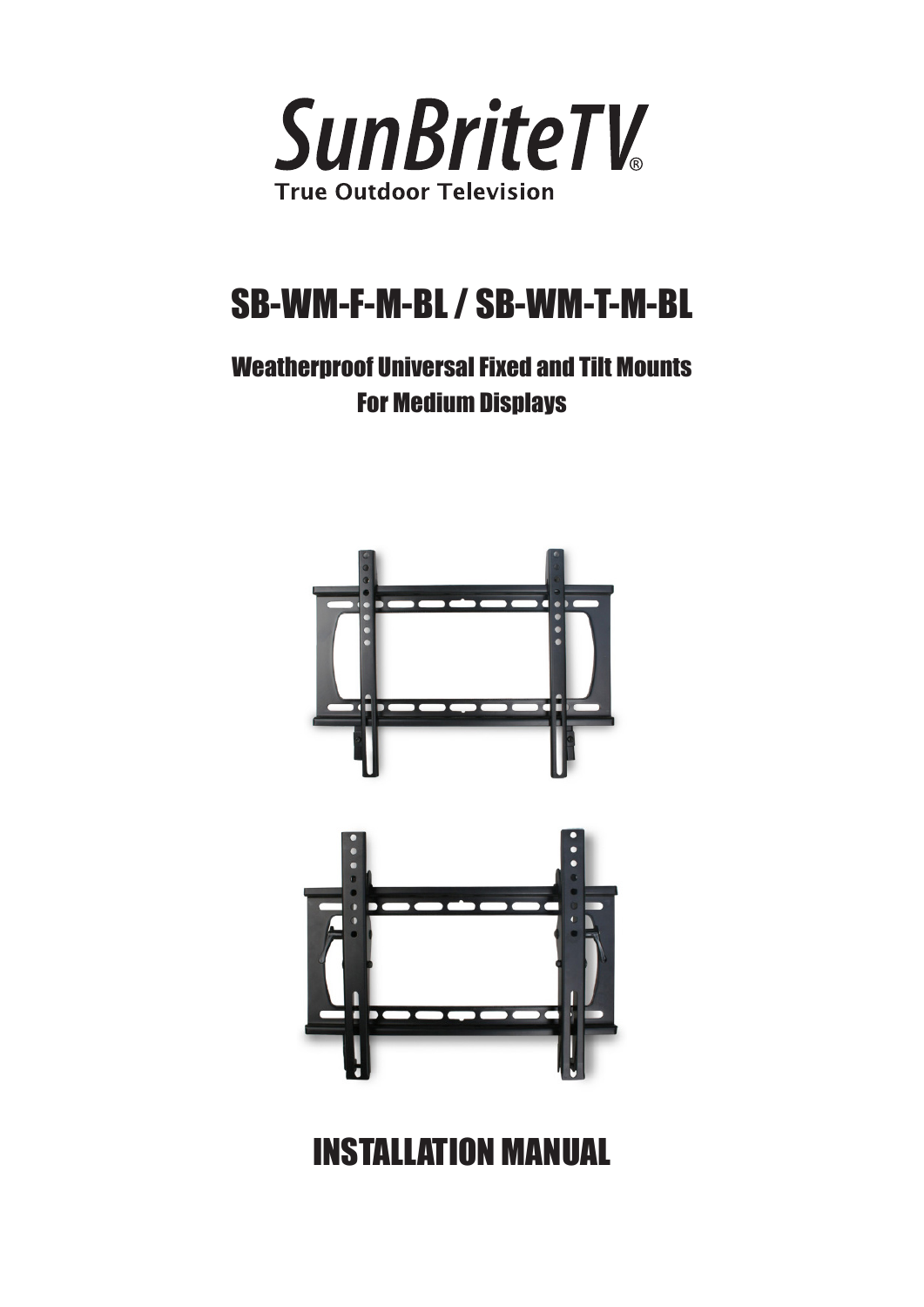#### **WARNINGS:**

- Installation by a qualified professional is highly recommended for this product.
- Do not begin installation until you have thoroughly read and understand these instructions.
- This mount supports displays up to VESA 400X300, and a maximum load of 100 lbs (45.5 kg).
- Ensure the mounting wall will safely support four times the combined weight of the Mount and display panel.
- The manufacturer does not accept responsibility for incorrect installation.

#### **SPECIFICATIONS:**

- Maximum Load: 100 lbs (45.5 kg)
- Forward Tilt Range: 8° /+ 13°
- Horizontal Tilt Range: +5°
- Dacromet Coated Assembly
- Stainless Steel Mounting Hardware

#### **TOOLS REQUIRED:**

- Power Drill
- 5/16" and 1/4" Drill Bit
- Phillips Head Screw Driver
- Level
- Socket Wrench with 1/2" Socket head

#### **BOX CONTENTS:**

- Wall Plate (1)
- Arm Left (1)
- Arm Right (1)

**CAUTION:** This wall mount is intended for use only with the maximum weight of 100 lbs (41 kg).  $\mathbf{c}$  ( $\mathbf{U}$ 

#### **HARDWARE KIT**

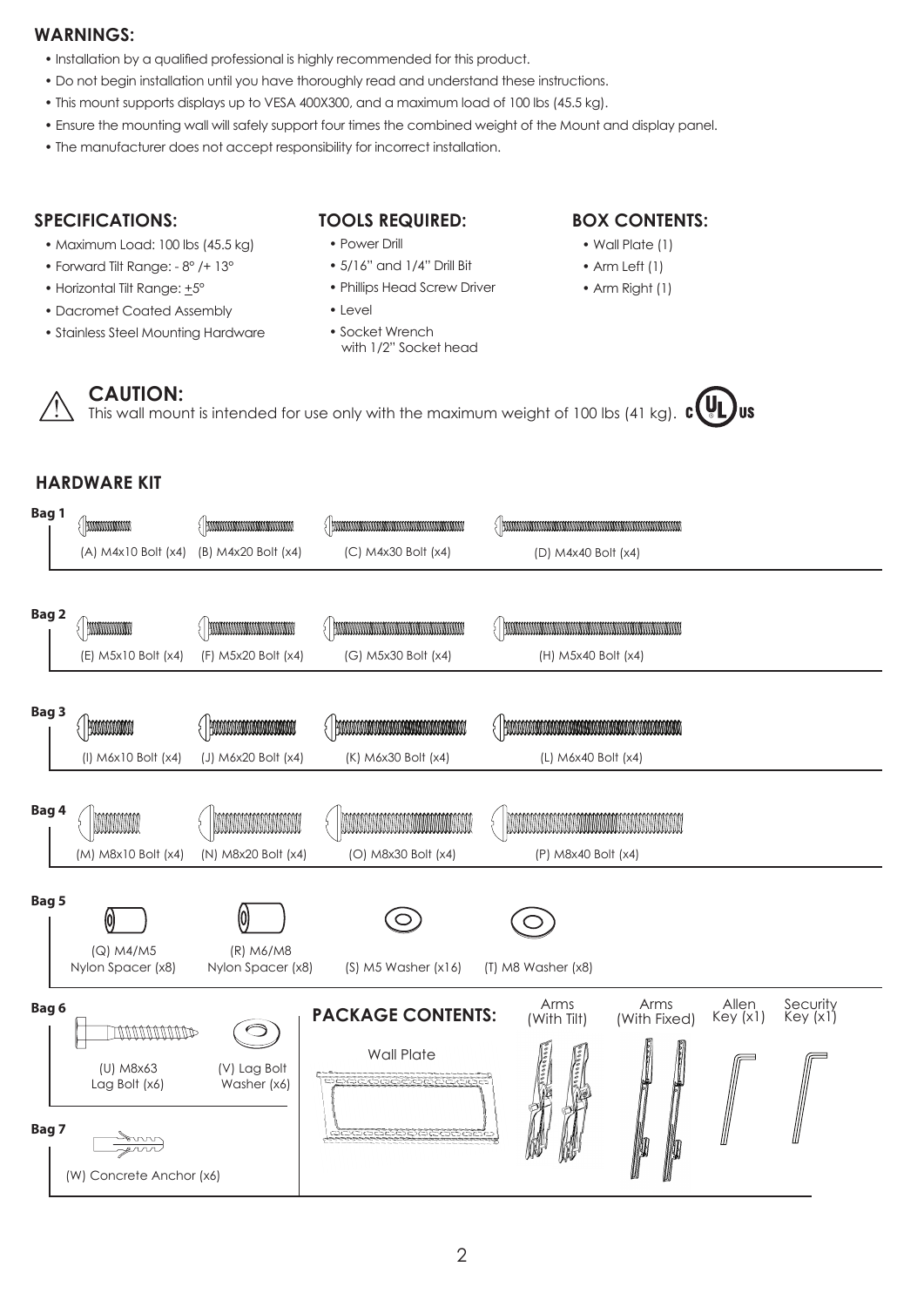# **INSTALLATION:**

# **Step 1: Mounting the Wall Bracket Assembly**

### *For Mounting on a Stud Wall*

- A. Pre-drill holes into two wood studs using a 1/4" drill bit. Be sure to drill into the center of the studs at least 2-1/2" deep. The use of a stud finder is highly recommended.
- B. Insert four Lag Bolts (U) and washers (V) into holes through the Wall Plate and tighten down (Figure 1).

**WARNING:** Tighten bolts so that wall plate is firmly attached, but do not overtighten. Overtightening can damage the bolts, greatly reducing their holding strength.

## *For Mounting on a Concrete Wall*

A. Pre-drill holes into concrete using 5/16" drill bits to a depth of 2-1/2". Insert concrete wall anchors (W) and tap in with hammer, if necessary (Figures 2 & 3).

**WARNING:** When installing wall arm assembly on cinder block, verify first that you have a minimum of 1-3/8" of concrete thickness to be used for the concrete anchors. Do not drill into mortar joints! Be sure to mount in a solid part of the block, generally 1"minimum from the side of the block. Cinder block must meet ASTM C-90 specifications. It is suggested that a standard electric drill on slow setting is used to drill the hole instead of a hammer drill to avoid breaking out the back of the hole when entering a void or cavity.

#### **Concrete must be 2000 psi density minimum. Lighter density concrete may not hold concrete anchor.**

Make sure that the supporting surface will safely support the combined load of the equipment and all attached hardware and components.

B. Insert four Lag Bolts (U) into the wall anchors through the Wall Plate. Tighten all bolts.

**WARNING:** Tighten bolts so that wall plate is firmly attached, but do not overtighten. Overtightening can damage the bolts, greatly reducing their holding strength.

# **Step 2: Mount Arms to TV**

- A. Determine the diameter of the screw your TV requires by carefully trying to hand-thread one (A - P) into the threaded insert on the rear of the TV. If there is any resistance, stop immediately.
- B. Thread the screw through the washer (S or T), arm, spacer (Q or R), and into the TV. *Note: Spacers are commonly needed on TVs with curved backs or recessed screw inserts.*
- C. Ensure the arms are installed flat side to TV and are square to each other after all screws have been installed (Figure 4).